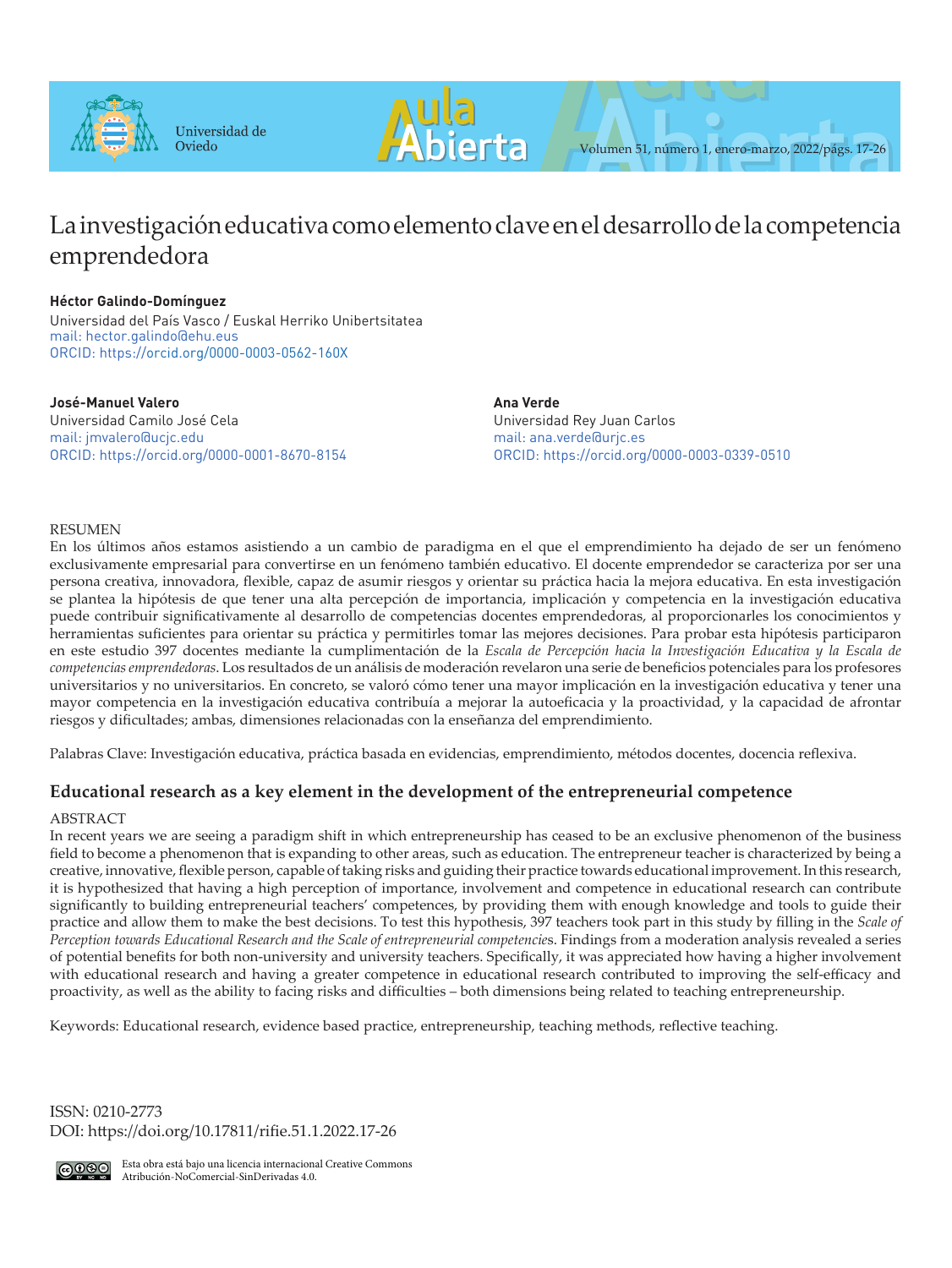#### **Introduction**

Cantillon (1732) was the first person that used the term entrepreneur in the economic field to refer to the person capable of taking risks under conditions of uncertainty. Years later, Drucker (1985) complemented this term by considering entrepreneurship as a more psychological and behavioural characteristic of the individual. This characteristic would include the ability to seek change, the ability to respond to such changes, and the ability to exploit the response as an opportunity.

Although in recent years entrepreneurship is a concept that has been gaining special attention, even today it remains a concept without a commonly accepted definition in the scientific community (Nuñez y Nuñez, 2016). Although there is not a full terminological consensus around the concept of entrepreneurship (Hoffmann et al., 2012), the vast majority of definitions include as key elements of an entrepreneur the ability to transform ideas into actions through creativity, innovation and risk taking, search for opportunities, initiative, commitment, take control, ability to work in a team, strategic thinking, negotiation skills, as well as the ability to plan and manage projects (European Parliament and Council of the European Union, 2006; Gibb & Hannon, 2007; Kirby, 2004). This is considered a transversal and key competence for all humans, useful in personal, social and professional areas of individuals' life (European Parliament and Council of the European Union, 2018).

As shown, initially it was associated with the business field, but with the passage of time entrepreneurship has been opening barriers to other social, political and cultural fields (Zhang, 2017). In the educational field, in recent years, coined as *teacherpreneur*, it has been understood as the teacher who is committed to educational change, passionate about his work, charismatic, confident, flexible, responsible, capable of daring to break the pre-established rules and taking risks, as well as orient their work to the student and to action (Berry et al., 2013; European Commission, 2014). This term was introduced by Berry et al. (2013) into academic writing for describing those teachers capable of developing and 'selling" their teaching talent whereas they find innovative alternatives and solutions to the challenges that their classrooms demand. What is more, Arruti (2016) claims that the characteristics of a *teacherpreneur* are closely linked with the characteristics of entrepreneurs outside the educational field.

At this point a new question that must be resolved arises: can entrepreneurship be taught? And although the debate is still active, some of the most representative figures in the field, such as Drucker (1985, p. 34), points out that "entrepreneurship is not magic, it is not mysterious, and it has nothing to do with genes. It is a discipline. And, like any discipline, it can be learned". This idea that entrepreneurship needs to be practiced so as to be learned has been highlighted several times in the literature (e. g. Crittenden et al., 2015; Kuratko, 2005; Volkmann, 2004).

This idea becomes much more important when we expose the impact that globalization is having on education. This situation necessarily forces teachers to prepare students to meet the challenges of a changing and unpredictable environment (Neck et al., 2018). In this sense, authors such as Henry et al. (2017) point out that it is key to advocate for the implementation of solid training programs that allow teachers to develop the entrepreneurial skills necessary to respond to the challenges of the 21st century.

Blankesteijn et al. (2020) claim that entrepreneurship training should be built on a combination of theoretical knowledge and practical skills and experiences. Taking these two variables, the teachability dilemma arises (Mars et al., 2008): should the focus

of attention be placed on the theoretical teaching of entrepreneurship or should opportunities and practical experiences be offered? Although this dilemma remains unresolved, the literature shows a clear imbalance in favour of the practical part of entrepreneurship training programs (through educational techniques or practical tasks, among other activities), leaving aside, in the vast majority of cases, the theoretical knowledge that should be linked to this practice (Abreu et al., 2016; Arias et al., 2018; Arpiainen & Kurczewska, 2017; Neck et al., 2014a).

From previous research it is known that training in teaching entrepreneurship must be specially designed to develop creativity and innovation, to improve the motivation towards teaching work, to improve the awareness of one's own abilities and have confidence in oneself, to improve the willingness to accept challenges and recognize opportunities, and to improve communication skills and teamwork skills (Arruti, 2016).

In addition, previous studies show how being in possession of a good training in teaching entrepreneurship has a significant impact on entrepreneurial educational practices (Ruskovaara & Pihkala, 2013) and help teachers to use a greater number of active methodologies in teaching, like problem-based learning, project-based learning or cooperative learning, among others (Blimpo & Pugatch, 2021).

In any case, in recent years public institutions have taken a step in the creation of important national and international laws and reports that have among their purposes: (1) to support entrepreneurial initiatives in the educational, social, and economic fields (e.g. Law 14/2013); (2) to regulate teachers' training in entrepreneurship and to develop entrepreneurship competences in pre-service and in-service teachers (e. g. European Commission, 2014; European Commission, 2016; Law 14/2013); (3) and to introduce entrepreneurship as one of the key competencies to work with students (e. g. ECD/65/2015 Law; Organic Law 3/2020).

The vast majority of these laws (e. g. Organic Law 3/2020, among others) emphasize the need of teachers to promote research in the classroom as a means of generating sufficiently solid knowledge that allows teachers to make the best decisions in their educational practice. These changes in the education laws arise because indeed in the last years evidence-based decision making is growing in its acceptance in order to reduce the gaps between research and practice in fields like education, technology, sociology, or medicine, to cite a few (Cook et al., 2012; Pfeffer, 2010).

The evidence-based practice procedure emerged as a way of thriving in the medical field with the aim of improving outcomes and spread quickly to other fields, like sociology, education or technology, to cite a few (Coalition for Evidence-Based Policy, 2003), claiming that any type of evidence that may be helpful to support the practice. In this sense, Frese et al. (2012) state that a good practice should be based on solid evidence that includes a summary of several studies and several observations rather than only one observation or one study.

Nonetheless, in the educational field, by and large, the reality is quite different since our educational practices are commonly based on our experience as evidence-based decision making, among other reasons, requires more time (in training, in searching information...) than only acting by our intuition (Pfeffer, 2010). Noteworthy is the fact that recent studies have found that only 1 out of 4 teachers use some type of evidence for their lessons (Kippers et al., 2018), revealing a significant gap between scientific knowledge and the presence of it in educational decision making processes (Filderman & Toste, 2017). Some authors like Perines (2018) even coin this phenomenon as the "crisis of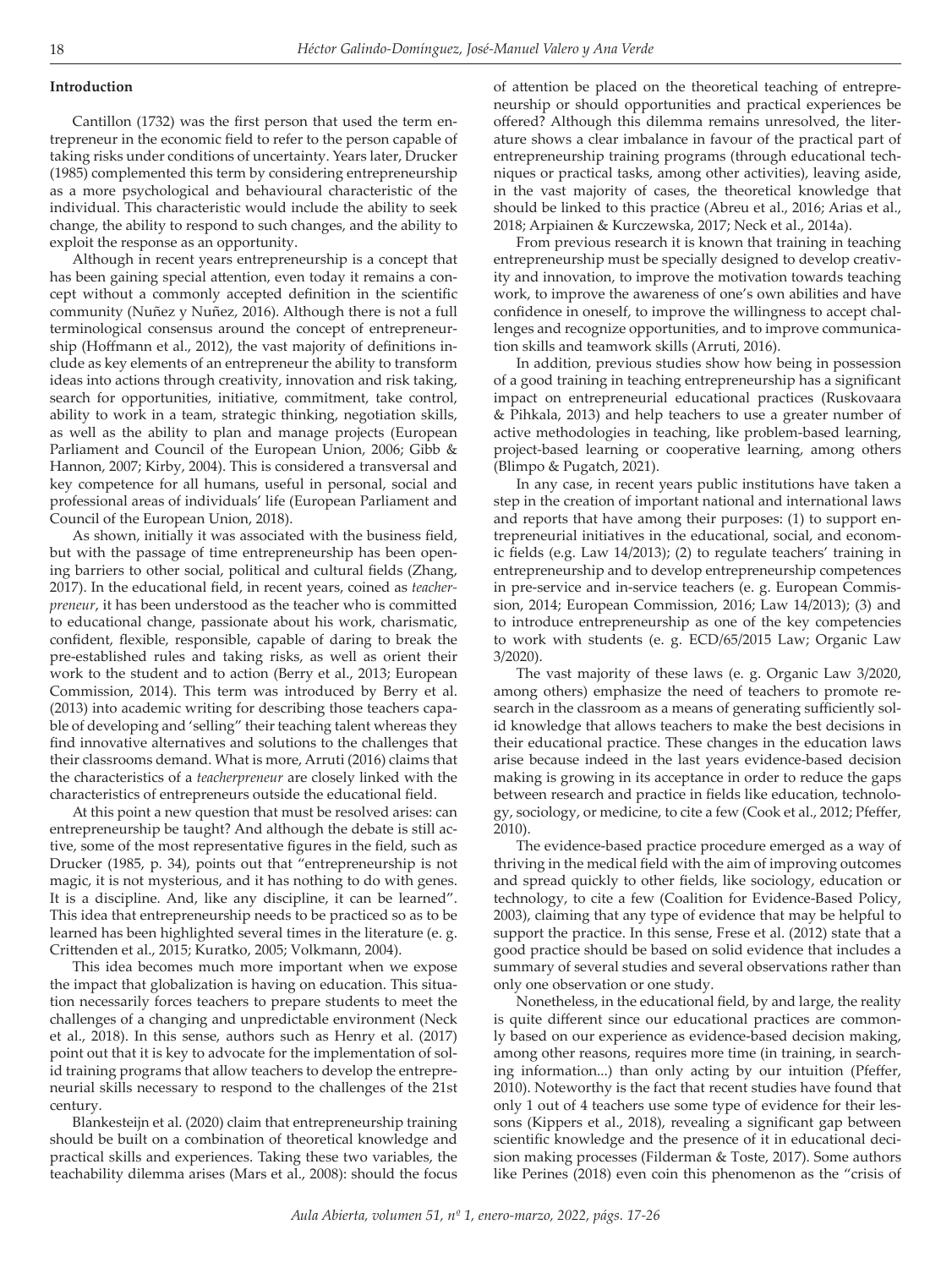educational research", produced by the lack of training in educational research, perception of lack of transferability, or lack of confidence in educational research, among other reasons.

All these studies are not necessarily putting the experience aside on data-based decision making processes, but rather, experience is seen as an inherently idiosyncratic resource capable of serving as a guide to act on the resolution of a specific problem based on a specific case (Pfeffer, 2010). However, this experience needs to be empirically complemented with some forms of evidence (Frese et al., 2012; Mandinach, 2012).

In this context, the evidence-based entrepreneurship (EBE) concept arises as a science-informed entrepreneurship applied to different kinds of fields like medicine, criminology, education or sociology, among others (Frese et al., 2014). Evidence-based entrepreneurship encompasses the use of skills to use the most relevant scientific findings in order to improve the quality of the decision-making process making fact-based decisions (Pfeffer, 2010; Rousseau, 2012). When an entrepreneurial practice is based on data and evidence it looks for producing new knowledge in order to contribute significantly with the decisions, processes and activities of entrepreneurs (Stokes, 1997).

This idea is closely linked to the *action regulation theory* postulated by Hacker (1986), which holds that individuals regulate their behaviour through cognitive processes (Zacher & Frese, 2018). Based on this theory, it seems logical to think that being in possession of valuable information generated through educational research and mediated by a reflective process can serve as an incentive to modify the behaviour or the decisions made in educational practice. In fact, in recent years some light has been shed showing how the intention to get involved with educational research works as a mediating variable between the affective attitude towards educational research and the use of data in decision-making processes (Prenger & Schildkamp, 2018). This finding gives strength and complements the exposed theory.

In the literature, over the years, some potential benefits of the use of evidence-based decision-making also appear. For example, it seems that those teachers who apply scientific evidence to a greater degree in decision-making processes, adapt more successfully the didactic methodology to their students (Schildkamp & Ehren, 2012), their students' academic performance is higher, especially that of those students from a low socioeconomic status (Van Geel et al., 2016) and the perceived quality of the centre is higher (SchildKamp & Ehren, 2012). Indeed, although evidence-based practice is not a panacea, it is linked to a greater degree with a social and political impact professional education (Pirrie, 2001).

Nevertheless, as claimed by Mandinach & Schildkamp (2020), if educational research' findings are not correctly used, it is a hinderance. That is why some details should be commented. Firstly, Hammersley (2001), alludes to the importance of investigating the background of the study in which these conclusions were drawn, and not only the results, which is what the vast majority of teachers do. Secondly, this author alludes to the possible contradictions that may arise between scientific evidence and professional experience, generating this situation a greater degree of uncertainty for the teacher.

As stated previously, it can be seen that although educational research, when used improperly, can result in a dangerous tool, it is possible that teachers with better competence and involvement in educational research are more easily able to recognize the limitations of the various studies scientists, thus allowing them to take greater advantage in their decision-making process of those scientific works with a more solid structure. This idea, which, as has been seen, appears repeatedly in the literature, has

only been studied in a theoretical way, empirical evidence that studies the impact of educational research as a tool to improve teaching entrepreneurship skills, such as the competence to take risks and difficulties

Taking as a reference the entire theoretical framework previously exposed, the hypothesis of this research places us in a point of view in which it is thought that those teachers with a better perception and a greater competence in educational research will allow them to develop their entrepreneurial competence to a greater degree. This hypothesis is motivated because it is thought that those teachers who spend a greater amount of time reading and producing research generate a greater amount of useful data that allows them to make decisions and take risks about their educational practice in the most justified way possible. Thus, the objective of this research is to analyse the impact that educational research has on the development of teaching entrepreneurial competence.

#### **Methodology**

In the present work, a quasi-experimental cross-sectional investigation is carried out with a non-probabilistic sample design.

Following Galindo-Domínguez (2020), these types of designs are very common when it comes to measuring certain characteristics of a sample at a specific time only. As Álvarez-Hernández & Delgado-De La Mora, 2015, collect, this type of design has the advantage of being relatively inexpensive and little time consuming to obtain reasonable results in the short term. However, they also have the disadvantage of complexity in making causality inferences.

### *Sample*

A total of 397 Spanish teachers have participated in the present work (Age =  $34.40$ ; SD =  $10.86$ ) with deep experience in the field of education (Years of Experience =  $8.51$ ; SD =  $7.44$ ). 111 (28%) were males and 286 (72.0%) females. Regarding the educational stage, 75 (18.9%) were teachers of early childhood education, 178 (44.8%) of primary education, 79 (19.9%) of secondary education, baccalaureate and vocational training, and 65 of university education (16.4%).

The final sample is the result of a design for intentional convenience followed in which teachers from 5 different autonomous communities participated: Basque Country, Galicia, Madrid, Catalonia and Cantabria. Despite their differences in training and pedagogical environment, it has been chosen to collect a sample of the different educational stages, precisely knowing that it is possible that there were significant differences in the main constructs studied and that they could lead to interesting results through the moderation analysis carried out later.

#### *Instruments*

A total of 3 instruments have been used, which are detailed below. The first instrument was a short ad-hoc instrument with a series of contextual variables. Specifically, the educational stage, years of experience, age and gender of the teacher were requested.

Second, to measure the perception of educational research, the *Scale of Perception towards Educational Research* (Galindo-Domínguez, et al., 2021) was used. This instrument is made up of three dimensions of perception towards educational research: *value* to educational research (ítems 1 to 11; e.g. "La investigación educativa ayuda a mejorar la forma en que el profesorado imparte clase"), *involvement* in educational research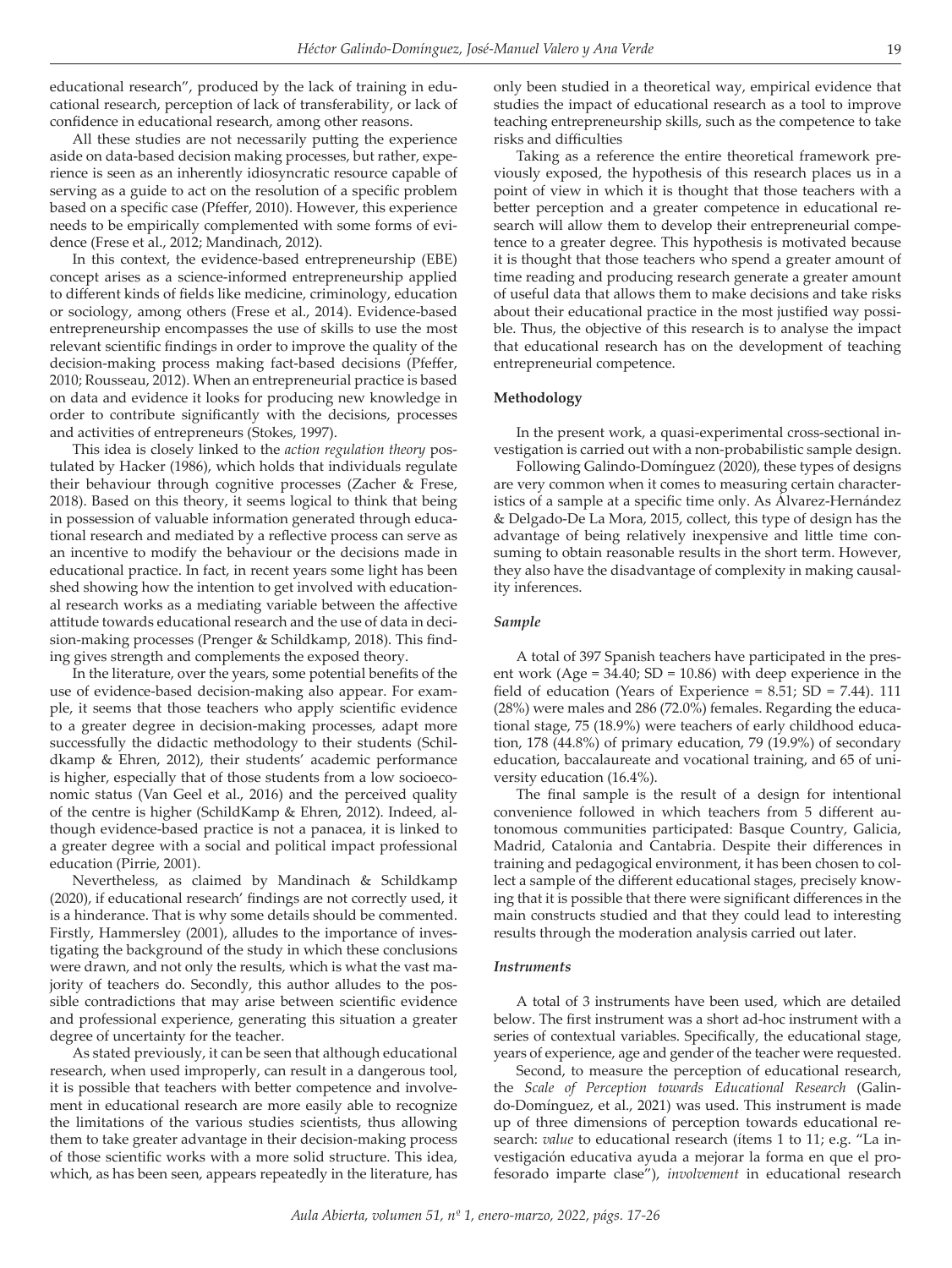(ítems 12 to 21; e. g. "Me intereso en buscar, revisar y aprender de estudios científicos que son de mi interés"), and *competence* in educational research (ítems 24 to 33; e. g. "Cuando he realizado una investigación, sé cómo plasmarla en papel (a través de un artículo, informe, ponencia, etc)"). The instrument is made up of a total of 30 items measured on a 5-point *Likert* scale and showed a good model fit values  $(X^2/gl = 2.25; CFI = .914; RMSEA = .062;$ AIC = 1233.66) and reliable dimensions (from  $\alpha$  = .888 to  $\alpha$  = .917).

Finally, to measure the perception of teaching entrepreneurship, the *Scale of entrepreneurial competencies* (Sánchez-García & Suárez-Ortega, 2017) was administered. This scale is made up of four dimensions: *Self-efficacy & proactivity* (ítems 1 to 9; e. g. "Haga lo que haga, tengo fe y seguridad en mí mismo/a y en que lo conseguiré"), *Assertiveness & emotional control* (ítems 10 to 16; e. g. "Soy capaz de captar las necesidades de mis estudiantes e incorporarlas en mis programaciones didácticas"), *facing risks & difficulties* (ítems 17 to 19; "e. g. "Me cuesta afrontar la incertidumbre y los problemas imprevistos") and *participative leadership*  (ítems 20 to 22; e. g. "Al ejercer el liderazgo, me parece fundamental rodearme de personas con mucho talento"). The scale was made up by a total of 21 items measured on a 5-point *Likert* scale and validated to Spanish by Sánchez-García & Suárez-Ortega (2017), claiming optimal, although improvable, indices for educational research (RMSEA = .091; IFI = .812; TLI = .765; CFI  $=.808$ ).

#### *Procedure*

Initially, the most relevant instruments were selected to achieve the initial objective. In this sense, the instruments were selected based on their optimal validity and reliability. Subsequently, a database of potential participants was made, accepting teachers from different places from Spain (Basque Country, Galicia, Madrid, Catalonia and Cantabria), from the different stages of the educational system. This intentional selection process was carried out through a non-probability convenience sampling technique. Once the database was made, the authors contacted all the participants, who were informed of the tasks and conditions of participation in the work. At this point, all the ethical principles that were to be respected throughout the data collection and processing process (information protection, data processing, possibility of non-participation, anonymity and privacy) were highlighted. Finally, after collecting all the data, the relevant statistical analyses were performed using the *SPSS Statistics 23*, *SPSS AMOS 23* and *Process 3.5* softwares.

#### *Data analysis*

The data analysis path followed a systematic procedure. At first, the means, standard deviations, correlations and reliability indices were studied. Subsequently, and taking this first step as a reference, the model fit of the theoretical model was studied through the absolute, incremental and parsimonious indices  $(X<sup>2</sup>/df, CFI, RMSEA and AIC)$ . The pertinent modifications were made through the study of the modification indices and the factor loadings of the different items. Finally, a moderation analysis was carried out to determine the causality between educational research and teaching entrepreneurship throughout the educational stage. For this purpose, the educational stage variable was encoded dichotomously, observing a certain degree of affinity between non-university teachers on the one hand and university teachers on the other.

#### **Results**

At first, a descriptive study of the model with which it was going to work was carried out. In this sense, as shown in Table 1, all the dimensions, both of *perception towards educational research* and of *teaching entrepreneurship*, obtained optimal reliability values, except for the dimension of *participative leadership*. This dimension consisted of 3 items and after studying the *alpha if item deleted* values, the reliability did not improve to recommended levels of .70. In this sense, the values of *alfa if item deleted* were not optimal for conducting research (item 20;  $\alpha$  = .331; item 21,  $\alpha$ = .319; item 22 = .521). In view of these results, it was decided to delete this dimension. The elimination of this dimension is also justified from the theory in that different models based on the development of entrepreneurial competence, such as the *Entre-Comp* model (European Commission, 2016b) do not refer to the eliminated dimension.

With regard to the means, it was observed how the lowest values were obtained in the *Competence* in Educational Research and in *Involvement* in Educational Research. In addition, the vast majority of dimensions correlated positive and significantly, except for the *Facing risks and difficulties* dimension.

At first, the model fit was studied. In this sense, it was observed how the model fit of the theoretical structural equation model was adequate  $(X^2 / df = 1.87; CFI = .907; RMSEA = .047;$ AIC = 2319.68), in that  $X^2/df < 3$ ; CFI > .90 and RMSEA > .05 (Kenny, 2020).

|            | М    | DT   | $\alpha$ | 1                        | $\overline{2}$               | 3                        | $\overline{4}$ | 5                        | 6                        | 7                        |
|------------|------|------|----------|--------------------------|------------------------------|--------------------------|----------------|--------------------------|--------------------------|--------------------------|
| <b>VAL</b> | 4.43 | .560 | .912     | $\overline{\phantom{0}}$ | $.520**$                     | $.233**$                 | $.353**$       | $.446**$                 | $.408**$                 | $-.071$                  |
| <b>INV</b> | 3.68 | .766 | .894     |                          | $\qquad \qquad \blacksquare$ | $.659**$                 | $.468**$       | $.416**$                 | $.260**$                 | $-.039$                  |
| <b>COM</b> | 3.04 | .995 | .938     |                          |                              | $\overline{\phantom{a}}$ | $.366**$       | $.246**$                 | $.124*$                  | .035                     |
| <b>SEP</b> | 4.19 | .546 | .847     |                          |                              |                          | ۰              | $.609**$                 | $.415**$                 | $.235**$                 |
| <b>AEM</b> | 4.40 | .488 | .788     |                          |                              |                          |                | $\overline{\phantom{a}}$ | $.479**$                 | .036                     |
| <b>PLE</b> | 3.11 | .963 | .511     |                          |                              |                          |                |                          | $\overline{\phantom{a}}$ | $-.116*$                 |
| <b>FRD</b> | 4.28 | .613 | .735     |                          |                              |                          |                |                          |                          | $\overline{\phantom{a}}$ |
|            |      |      |          |                          |                              |                          |                |                          |                          |                          |

Table 1

*Descriptive statistics, correlations and reliability values of the main dimensions.*

*Note.* Val, Value; Imp, Involvement; Com, Competence; SEP, Self-efficacy & Proactivity; AEM, Assertiveness & Emotional control; PLE, Participative Leadership; FRD, Facing risks and difficulties.  $*$  p <.05;  $**$  p <.01.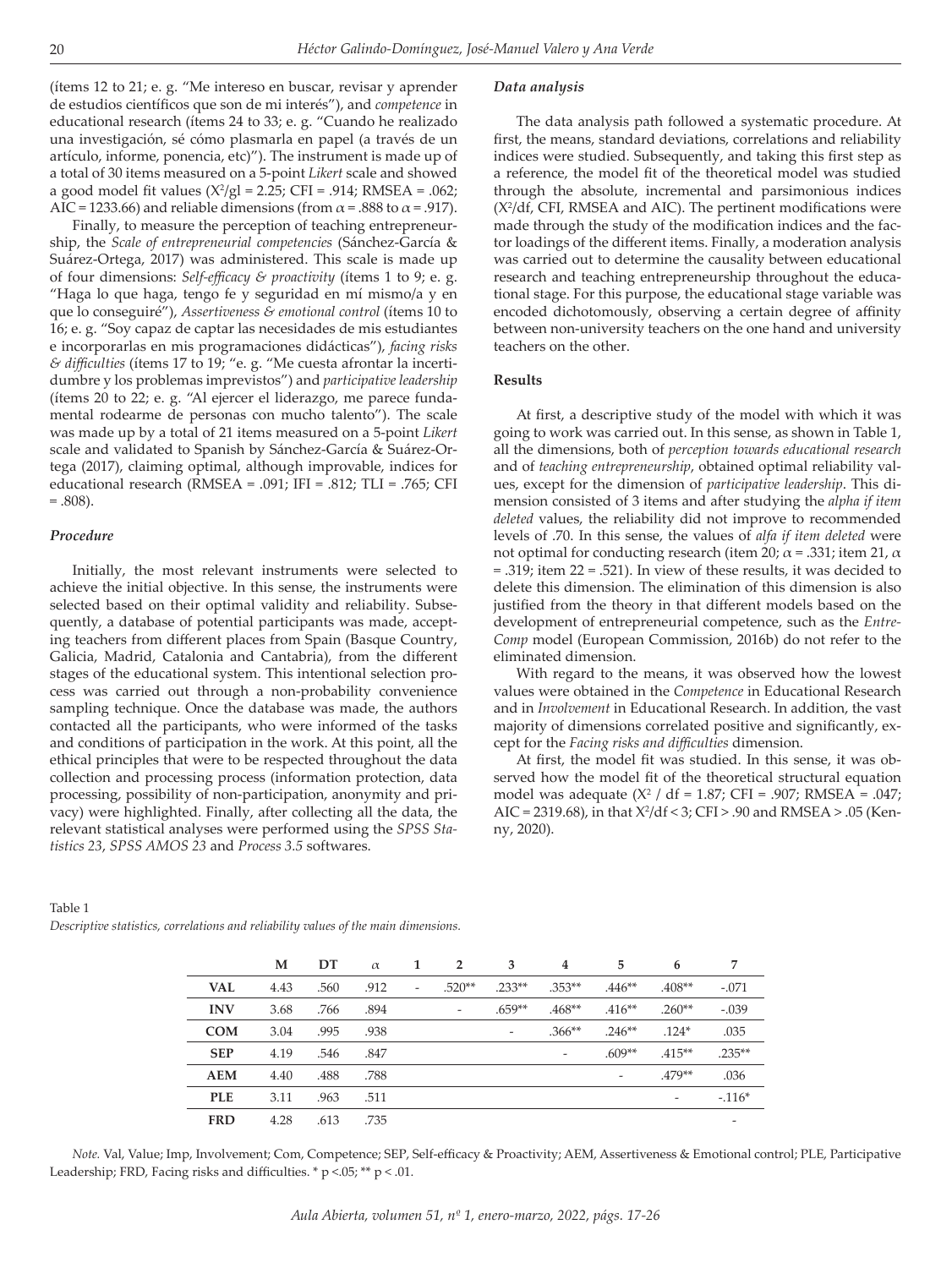

Figure 1. *Structural equation model from Perception towards Education research towards Teaching entrepreneurship*

After these analyses, it was studied the causality between the educational research and the teaching entrepreneurship. As hypothesized, the educational stage could be an important variable in this equation. That is why, it was considered as part of the moderation analysis.

The educational stage was codified in 4 categories according to Spanish education system: Early childhood teacher (0-6 years), primary education teacher (6-12 years), secondary education teacher (12-18 years) and university teacher (18+ years), but in view of the barely any differences found in the ANOVA analysis (see Table 2) amongst the non-university teachers, it was decided to join early childhood teachers, primary education teachers and

secondary education teachers in one group and university teachers in another group.

The results from the ANOVA analysis gathered in the Table 2 show how there were significant differences in favour of university teachers in all dimensions of the *Scale of Perception towards Educational Research,* as well as in the dimension of self-efficacy and proactivity, again, in favour of university teachers. No statistically significant differences were found in assertiveness and emotional control and facing risks and difficulties dimensions.

Finally, a moderation analysis between perception towards educational research and entrepreneurship by educational stage was carried out. In this analysis the different dimensions of the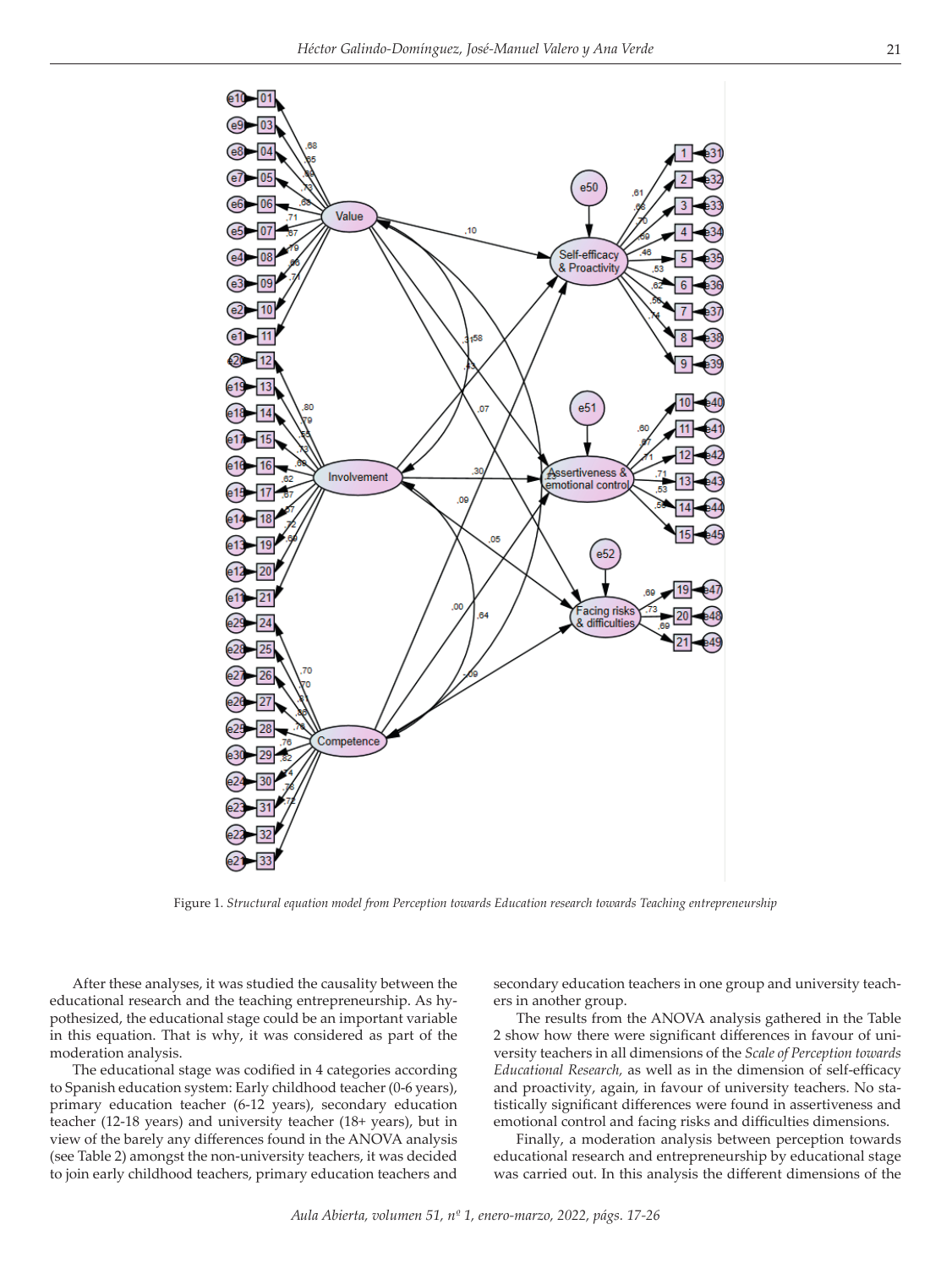#### Table 2

*ANOVA amongst the teachers of different educational stages.*

| Dimension                         | p     | $\eta$ 2 | (Tukey's Post-Hoc)        |
|-----------------------------------|-------|----------|---------------------------|
| Value                             | .000  | .046     | (2<4)(3<4)                |
| Involvement                       | .000. | .231     | (1<3)(1<4)(2<3)(2<4)(3<4) |
| Competence                        | .000  | .346     | (1<3)(1<4)(2<3)(2<4)(3<4) |
| Self-efficacy & proactivity       | .000  | .054     | (1<4)(2<4)                |
| Assertiveness & emotional control | - 105 | .015     | -                         |
| Facing risks & difficulties       | .638  | .004     | -                         |

*Note.* 1, Early Childhood education teachers; 2, Primary education teachers; 3, Secondary education teachers; 4, University teachers.

perception towards educational research were considered as independent variables, the different dimensions of the teaching entrepreneurship were considered as dependent variables and the educational stage was considered as moderator variable. For this analysis a total of 10,000 bootstrapping samples was used and -1SD, Mean, +1SD *pick-a-point* technique was used.

All the data, gathered in Table 3, revealed some significant linear regressions, in some cases, moderated by the educational stage. With regard to the *self-efficacy & proactivity* dimension, it was observed how it was tendentially predicted by the *Competence* in educational research and significantly predicted by *involvement* in educational research, regardless of the educational

# stage of teachers, as non-significant interaction values pointed out. With regard to *assertiveness & emotional control*, it was not predicted by any of the dimensions of perception towards educational research. Lastly, with regard to *facing risks & difficulties*, this analysis revealed that *competence* in educational research predicted significantly the dimension of *facing risks & difficulties* and it is moderated by educational stage in favour of university teachers in comparison with non-university teachers. In addition, even though *involvement* in educational research does not predict statistically significantly *facing risks & difficulties* dimension, it is moderated by educational stage in favour of university teachers in comparison with non-university teachers.

#### Table 3

*Moderation analysis when educational stage as moderator*

|                                   | $\mathbb{R}^2$                          | β       | $\mathbf{p}$ | <b>SE</b> | <b>LLCI</b> | <b>ULCI</b> | Int(p) | $\theta$                                                         |  |
|-----------------------------------|-----------------------------------------|---------|--------------|-----------|-------------|-------------|--------|------------------------------------------------------------------|--|
| (DV: Self-efficacy & Proactivity) |                                         |         |              |           |             |             |        |                                                                  |  |
| Value                             | .126                                    | $-.011$ | .955         | .188      | $-.379$     | .358        | .115   | $\overline{\phantom{a}}$                                         |  |
| Involvement                       | .221                                    | .270    | .039         | .131      | .013        | .527        | .564   | $\overline{\phantom{a}}$                                         |  |
| Competence                        | .125                                    | .219    | .053         | .113      | $-.003$     | .440        | .821   | $\overline{\phantom{a}}$                                         |  |
|                                   | (DV: Assertiveness & Emotional Control) |         |              |           |             |             |        |                                                                  |  |
| Value                             | .160                                    | .232    | .147         | .160      | $-.082$     | .547        | .529   | $\overline{\phantom{a}}$                                         |  |
| Involvement                       | .162                                    | .135    | .252         | .118      | $-.097$     | .367        | .232   | $\overline{\phantom{a}}$                                         |  |
| Competence                        | .052                                    | .075    | .386         | .087      | $-.168$     | .232        | .386   | $\overline{\phantom{a}}$                                         |  |
| (DV: Facing risks & difficulties) |                                         |         |              |           |             |             |        |                                                                  |  |
| Value                             | .016                                    | $-.299$ | .393         | .349      | $-0.986$    | .388        | .186   | $\overline{\phantom{a}}$                                         |  |
| Involvement                       | .018                                    | $-.340$ | .189         | .258      | $-0.846$    | .167        | .071   | NUT: $\theta$ = .062; p = .416<br>$UT: \theta = .463; p = .027$  |  |
| Competence                        | .024                                    | $-.573$ | .006         | .209      | $-0.984$    | $-163$      | .005   | NUT: $\theta$ = -.071; p = .262<br>$UT: \theta = .432; p = .010$ |  |

*Note.* NUT, Non-university teachers; UT, University teachers; DV, Dependent variable.

#### **Discussion**

The objective of this work has been to verify the potential benefits that educational research can have on teaching entrepreneurship. The starting hypothesis was based on the fact that a greater degree of knowledge generated through scientific evidence can contribute to developing a greater entrepreneurial competence in teachers at all educational stages, by allowing them to base their decisions on scientific evidence and not only on their own experience. In this sense, the findings have partially supported this hypothesis, insofar as two important results have been observed.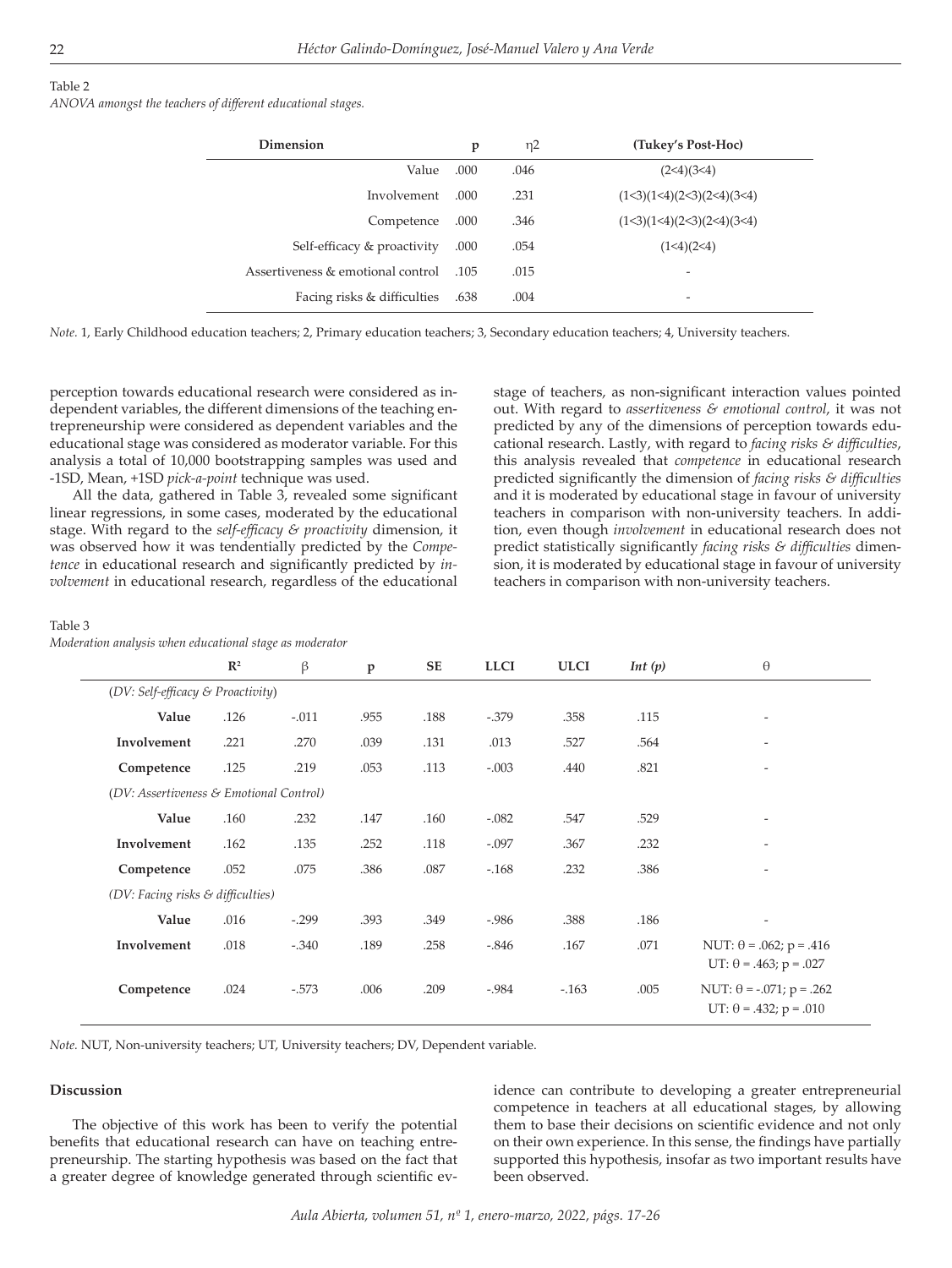On the one hand, regardless of the educational stage, getting involved with educational research and having a greater competence in educational research contributes to significantly developing a better perception of self-efficacy & proactivity in relation to their teaching practice compared to those who do not share this research vision. On the other hand, the findings suggest that only in the case of university teachers, being involved to a greater degree with educational research, as well as having a greater degree of competence in educational research contributes to significantly developing the degree of facing risks and difficulties, typical of any entrepreneurship model. These results are complementary to other studies that show that teachers that follow an evidence-based or data-based practice permit to improving students' outcomes in a greater degree (McNaughton et al., 2012; Poortman & Schildkamp, 2016; Visscher, 2020), although up until now it continues to be appreciated that the vast majority of evidence-based decisions in the educational field are made especially in the field of accountability, and not in the field of school development and in the instructional process (Schildkamp et al., 2016).

The results of the present investigation have a series of theoretical and practical implications. Firstly, these results make it possible to highlight the close relationship that exists between educational research and teaching entrepreneurship. From the previous literature it has been shown how amongst the best methods an entrepreneur has to generate knowledge there are, on the one hand when a research is carried out, the meta-analysis (Frese et al., 2012) and the randomized controlled experiment (Reay et al., 2009), and on the other hand when a research is not carried out a bibliographic search through databases such as Google Scholar, a tool we can use in order to access peer-reviewed academic journals to a person's fingertips (Pfeffer, 2010). Despite the fact that a high percentage of teachers state that one of the reasons why they are away from research is due to their lack of time, as stated by Pfeffer (2010), an evidence-based practice not necessary requires a lot of time in any event. In nowadays society where ICT are available in our environment, searching for the best data takes us little effort. In any case, it is found that in this process of searching and interpreting information, the institutional help provided to teachers to understand scientific studies has a significant impact on their research literacy (Pagan et al., 2019), as well as the help provided from peers and colleagues, which also seems to have a positive effect when discussing research findings (Means et al., 2010).

Secondly, in the literature, there are theoretical models for the development of entrepreneurial teaching competence, such as the model proposed by Neck et al. (2014a). From this model it can be seen how for a correct entrepreneurial training programme design it is essential that different types of practices must be carried out with the teachers: mainly, practices of play, practices of creation and practices of experimentation, in order to develop teacherpreneurs' self-efficacy & proactivity, and facing risks & difficulties dimensions, and practices of empathy, in order to develop teacherpreneurs' assertiveness & emotional control dimension. What is more, Arruti (2016) complements this model by stating that for each of these phases it would be pertinent to use a series of methodologies that to a greater degree allow the development of entrepreneurial competence. Among them, the author recommends the usage of collaborative learning, project-based learning, problem-based learning, case studies, experimentation, simulations, debate, and dialogue, amongst others. All these methodologies should lead to a reflective practice, in which each of the tasks carried out is worked from metacognition with the aim of going beyond surface learning and dive into

deep learning (Neck et al., 2014b). It is precisely at this point, and linked to our findings, that having a valuable information could lead to improvements in this reflective process. Indeed, as part of this process, authors like Frese et al. (2012) have suggested the usage of handbooks as an essential resource, but over time and as a consequence of the expansion of technology, a series of technological proposals (platforms, forums…) have emerged designed to bring scientific evidence closer to teachers, highlighting, among others, the What Works Clearninghouse (WWC) platform, the Best-Evidence Encyclopedia (BEE) or the Evidence for ESSA platform. All these platforms have the common objective of bringing what is scientifically proven to work to both pre-service and in-service teachers.

Thirdly, these results enhance the need for interdisciplinary groups, especially in educational centres, in order to bring them closer to the most recent scientific advances and promote research competence in them. As highlighted by the results obtained, this research competence can be key to developing the entrepreneurial skills of teachers. These groups should be made up of 4-6 teachers, a data expert, an assistant who acts as a leader, and an educational researcher. As stated by Schildkamp & Ehren (2012), this approach should follow a very defined structure: firstly, a problem that affects the educational centre is defined; secondly, some hypothesis concerning what causes the problem are established; thirdly, a data collection process is carried out to test the starting hypothesis, and after analysing and interpreting data, finally, some conclusions and improvement measures are drawn. Some previous research, following this pattern, have shown how being in possession of this knowledge has led to a significant change in the teaching staff in the methodology employed and to an improvement in the perceived quality of the centre (Schildkamp & Ehren, 2012). This change is necessary inasmuch as recent studies, like Belmonte et al. (2019) show how teaching staff still use a more traditional methodology with a theoretical approach for the treatment of entrepreneurial competence in the classroom. fact that can cause demotivation in their students. That is why choosing an appropriate methodology that allows teachers to develop their entrepreneurial skills, as well as promoting these skills among their students is essential. From previous work carried out in the field of higher education, it is known that in this process of working on entrepreneurial skills among students, it is necessary to pay special attention to students over 30 years of age, because they have lost a large part of study habits , as well as requiring a greater intellectual effort than the undertaking of the studies requires of them (Jiménez & Márquez, 2014).

Fourthly, in recent years, a series of national and international laws have emerged designed to promote evidence-based entrepreneurship. In the Spanish Law 14/2013, of September 27, to support entrepreneurs and their internationalization, part of the first chapter of Title I is dedicated to entrepreneurship education. These articles refer to the need to gradually acquire and develop entrepreneurial skills through initial training, as well as through life-long teacher training. Nonetheless, more striking is the Educator's handbook in which the European Commission (2014) present a series of key contributions to consider when designing courses that seek the development of entrepreneurial competence in pre-service teachers and in-service teachers. Among the competencies that this report considers key to develop entrepreneurial competencies are (1) the search for information, (2) the assumption and management of risks, (3) decision-making, (4) reflection and (5) critical thinking. As it has been appreciated by the findings of this study, it is possible that those people with better involvement and competence in educational research have developed to a greater degree these 5 competencies close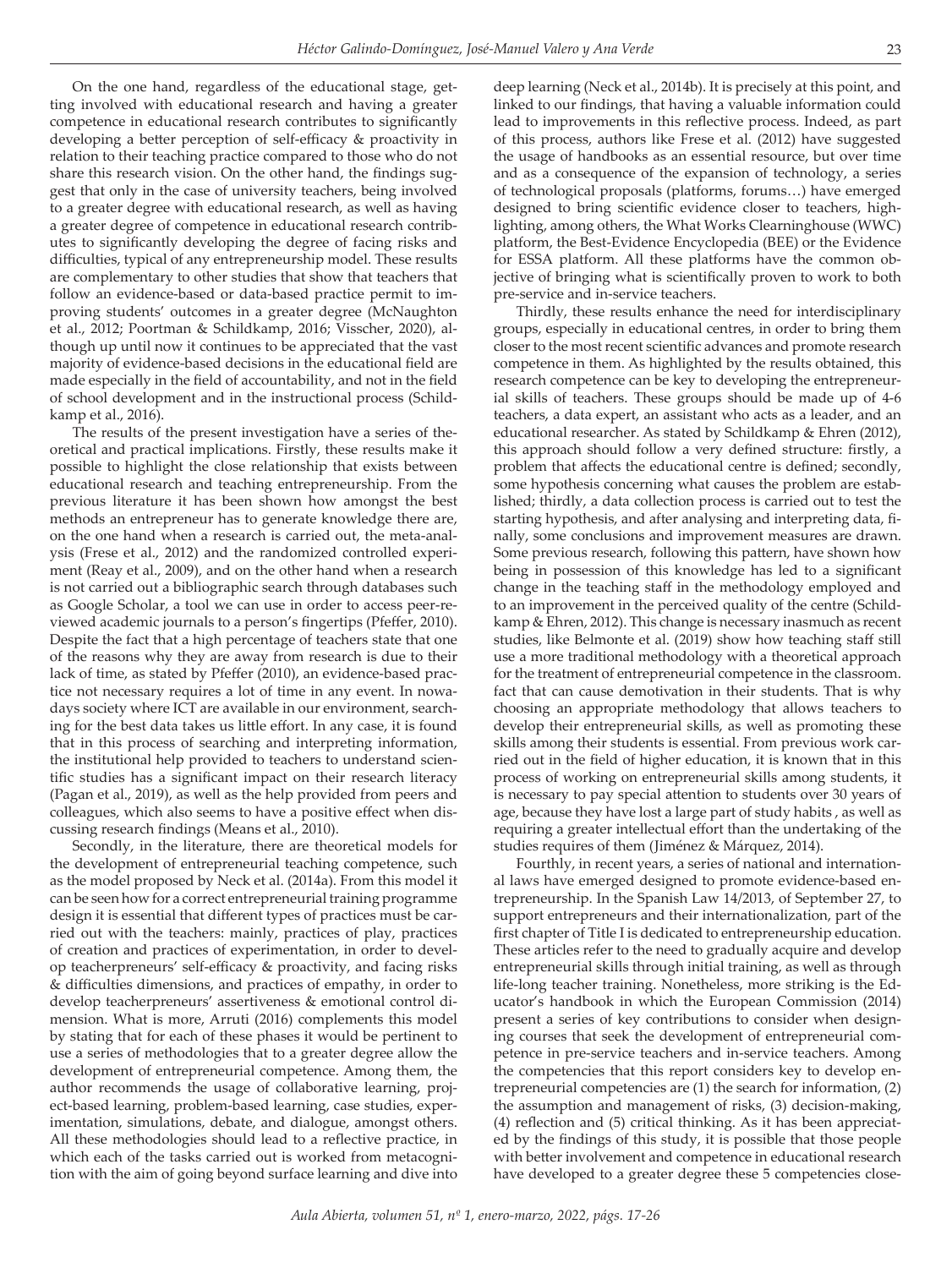ly linked to entrepreneurial competence, allowing them to score more highly in the main dimensions of entrepreneurial competition. It will be through future works how it will be possible to appreciate if these five key competences work as mediators between the existing causal relationship between educational research and entrepreneurial competence.

Finally, the present investigation is not exempt from limitations that must be taken into account in order to interpret the results in the best possible way. It is for this reason that the following lines are intended to explain the most significant limitations of the work.

On the one hand, the most important limitation of the work refers to the fact that the design of the work is cross-sectional. In this case, a data collection has been made at a specific time, analyzing the existing causality between variables. However, certain authors already point out that the most pertinent way to study the causality between the cause and the effect of a phenomenon is prioritizing longitudinal research designs (Woodward, 2013). In this sense, it could be interesting that future studies try to replicate the proposed theoretical model, studying the evolution of the constructs over time. Similarly, it could be interesting that future studies carry out pre-post studies to find out the impact that educational research programs have on the entrepreneurial competences of teachers.

On the other hand, with regard to the sample, it is true that there are certain clusters that have been better represented than others as it has been formed by intentional methods. In this sense, future studies could try to replicate the study by achieving a greater sample balance, in this case, further expanding the sample of early childhood and secondary education teachers and the sample of university education teachers; as well as by achieving a greater sample from a wide variety of autonomous communities, as well as from different countries.

Despite these limitations, it is hoped that the findings of the present work will serve to shed some light on the relationship between educational research and teaching entrepreneurship.

#### **Conclusion**

The objective of the present study has been to verify whether having a better perception of educational research could have potential benefits to develop entrepreneurial teaching competencies to a greater degree. This hypothesis arose from the fact that thanks to the findings of educational research, being in possession of this information could help teachers to make better and more informed decisions about their daily practice, thus promoting the professionalism of the teaching profession.

In this sense, the starting hypothesis has been partially fulfilled in that, as it has been gathered from the study's findings, it is appreciated that those teachers with greater involvement and competence in educational research develop entrepreneurial competences, such as self-efficacy and proactivity, or facing risks and difficulties. In some cases, it has been observed how the educational stage in which the teacher works functions as a moderating variable.

#### **References**

- Abreu, M., Demirel, P., Grinevich, V., & Karatas-Ozkan, M. (2016). Entrepreneurial practices in research intensive and teaching-led universities. *Small Business Economics, 47*(3), 695–717. http://dx.doi.org/10.1007/s11187-016-9754-5
- Álvarez-Hernández, G. & Delgado-De la Mora, J. (2015). Diseño de Estudios Epidemiológicos. El Estudio Transversal: To-

mando una Fotografía de la Salud y la Enfermedad. *Bol Clin Hosp Infant Edo Son, 32*(1), 26-34

- Arias, E., Barba-Sanchez, V., Carrion, C., & Casado, R. (2018). Enhancing entrepreneurship education in a Master's degree in computer engineering: A project-based learning approach. *Administrative Sciences, 8*(4), 1-17. https://doi.org/10.3390/ admsci8040058
- Arpiainen, R. L., & Kurczewska, A. (2017). Learning risk-taking and coping with uncertainty through experiential, team-based entrepreneurship education. *Industry and Higher Education, 31*(3), 143–155. https://doi.org/10.1177%2F0950422217700994
- Arruti, A. (2016). El desarrollo del perfil del teacherpreneur o profesor emprendedor en el currículum del grado de educación primaria: ¿Un concepto de moda o una realidad?. *Contextos Educativos,* 19, 177-194. https://doi.org/10.18172/ con.2770
- Belmonte, J. L., Pozo, S., Fuentes, A., & Rodríguez, A. M. (2019). Análisis del desempeño docente en la educación para el emprendimiento en un contexto español. *Aula Abierta, 48*(3), 321- 330. https://doi.org/10.17811/rifie.48.3.2019.321-330
- Berry, B., Byrd, A., & Wieder, A. (2013). *Teacherpreneurs: Innovative Teachers who Lead But Don't Leave.* John Wiley & Sons.
- Blankesteijn, M., Bossink, B., & van der Sijde, P. (2020). Science-based entrepreneurship education as a means for university-industry technology transfer. *International Entrepreneurship and Management Journal*. https://doi.org/10.1007/ s11365-019-00623-3
- Blimpo, M. P. & Pugatch, T. (2021). Entrepreneurship education and teacher training in Rwanda. *Journal of Development Economics,* 149, 102583. https://doi.org/10.1016/j.jdeveco.2020.102583
- Cantillon, R. (1732) *Essai Sur la Nature du Commerce en General.* Macmillan.
- Coalition for Evidence-Based Policy. (2003). *Identifying and implementing education practices supported by rigorous evidence: A user friendly guide*. National Center for Education Evaluation and Regional Assistance.
- Cook, B. G., Smith, G. J., & Tankersley, M. (2012). Evidence-based practices in education. In K. R. Harris, S. Graham & T. Urdan (Eds.), *APA Educational Psychology Handbook Vol I* (pp. 493- 526). American Psychological Association.
- Crittenden, V. L., Esper, K., Karst, N., & Segers, R. (2014). *Evolving entrepreneurial education: Innovation in the Babson classroom.* Emerald.
- Drucker, P. (1985). *Systemic Entrepreneurship in Innovation and entrepreneurship: Practice and principles*. Harper & Row.
- $ECD/65/2015$  Law, of January 21st, by which it is described the relationships between competencies, content and evaluation criteria for primary education, compulsory secondary education and high school. Official State Gazette, 25, 1<sup>st</sup> section of January 29<sup>th</sup>, 6986 to 7003. https://www.boe.es/buscar/doc. php?id=BOE-A-2015-738
- European Comission. (2014). *Guía del educador. La educación en emprendimiento.* Directorate General Enterprise and Industry.
- European Commission. (2016). *EntreComp: The entrepreneurship competence framework.* Publications Office of the European Union.
- European Parliament and Council of the European Union (2006). *Recomendación del parlamento europeo y del consejo de 18 de diciembre de 2006 sobre las competencias clave para el aprendizaje permanente.* Official Journal of the European Union.
- European Parliament and Council of the European Union. (2018). *Key Competences for Lifelonf Learning.* Official Journal of the European Union.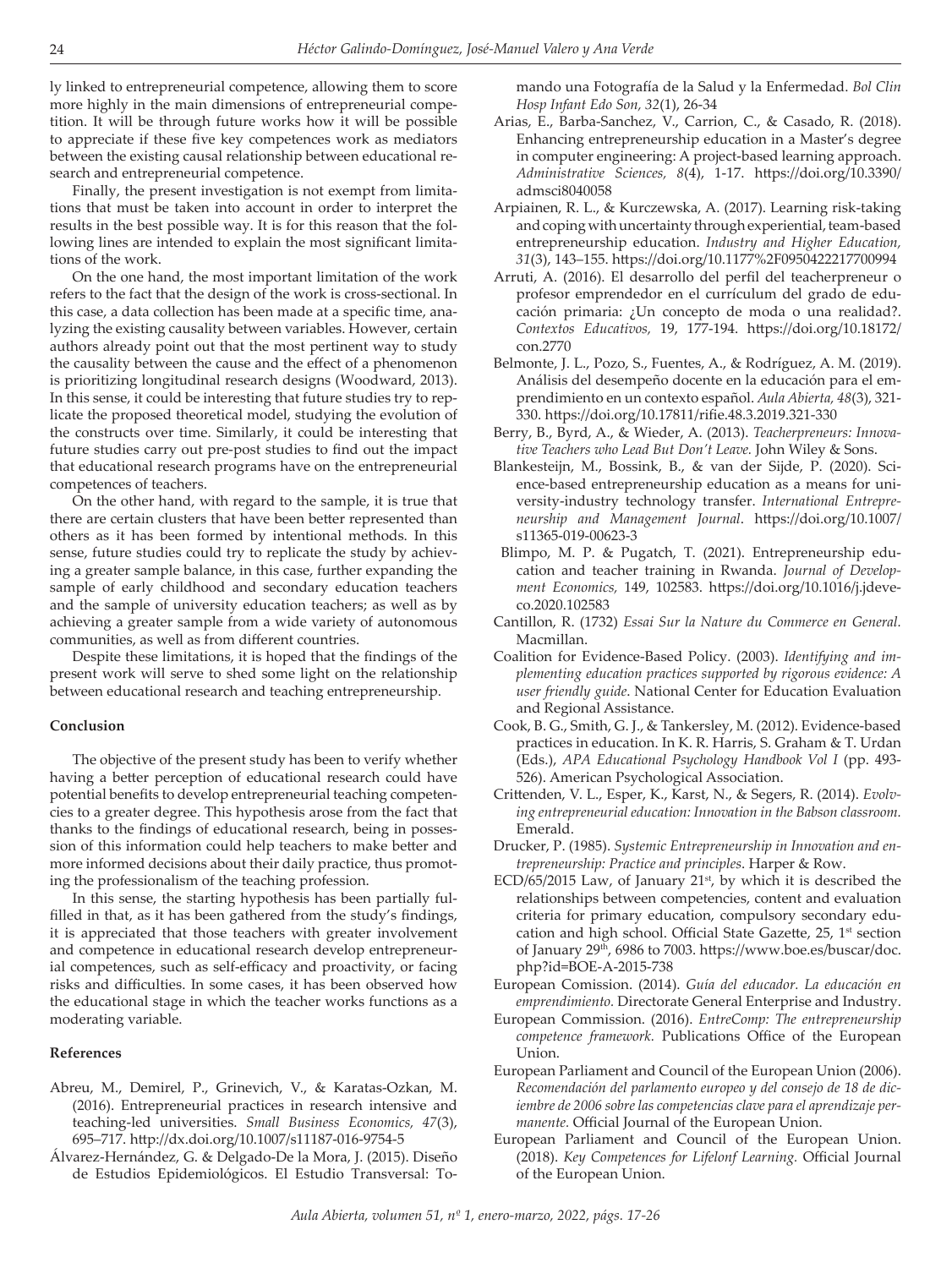- Filderman, M.J. & Toste, J.R. (2017). Decisions, decisions, decisions: Using data to make instructional decisions for struggling readers. *Teach. Except. Child.,* 50, 130–140. https://doi. org/10.1177%2F0040059917740701
- Frese, M., Bausch, A., Schmidt, P., Rauch, A., & Kabst, R. (2012). Evidence-based entrepreneurship: cumulative science, action principles and bridging the gap between science and practice. *Foundations and Trends in Entrepreneurship, 8*(1), 1-62. http://dx.doi.org/10.1561/0300000044
- Frese, M., Rousseau, D. M., & Wiklund, J. (2014). The emergence of Evidence-Based Entrepreneurship. *Entrepreneurship Theory and Practice, 38*(2), 209-216. https://doi.org/10.1111%2Fetap.12094
- Galindo-Domínguez, H. (2020). *Estadística para no estadísticos: una guía básica sobre la metodología cuantitativa de trabajos académicos.* 3Ciencias.
- Galindo-Domínguez, H., Perines, H., Valero, J. M., & Verde, A. (2021). Understanding and evaluating the teachers' perception towards Educational Research. Unpublished manuscript.
- Gibb, A. & Hannon, P. (2007). Towards the Entrepreneurial University. *International Journal of Entrepreneurship Education*, 4, 73-110.
- Hacker, W. (1986). *Arbeitspsychologie. Psychische Regulation von Arbeitstätigkeiten.* Huber.
- Hammersley, M. (2001). Some questions about evidence-based practice in education [Paper presentation]. Annual Conference of the British Educational Research Association 2001, Leeds, UK.
- Henry, C., Hill, F., & Leitch, C. (2017). *Entrepreneurship education and training: the issue of effectiveness.* Routledge.
- Hoffmann, A., Fuglsang, T., & Vestergaard,L. (2012). *Measuring Entrepreneurship Education. In Entrepreneurship determinants: culture and capabilities. European Commission.* Publications Office of the European Union.
- Jiménez, M. L. & Márquez, E. (2014). Ir a la Universidad después de los 30: dificultades y factores facilitadores. *Aula Abierta,* 42, 1-8.
- Kenny, D. (2020, 5th June). Measuring Model Fit. *David Kenny*. http://www.davidakenny.net/cm/fit.htm
- Kippers, W. B., Wolterinch, C. H. D., Schildkamp, K., Poortman, C. L., & Visscher, A. J. (2018). Teachers' views on the use of assessment for learning and data-based decision making in classroom practice. *Teaching and Teacher Education,* 75, 199- 213. http://dx.doi.org/10.1016/j.tate.2018.06.015
- Kirby, D.A. (2004). Entrepreneurship education: can business schools meet the challenge?. *Education + Training, 46*(8), 510- 519. https://doi.org/10.1108/00400910410569632
- Kuratko, D. (2005). The emergence of Entreprenuership Education: Development, Trends and Challenges. *Entrepreneurship Theory and Practice, 29*(5), 77-98. https://doi. org/10.1111%2Fj.1540-6520.2005.00099.x
- Law 14/2013, of September 27th, to support entrepreneurs and their internationalization. (2013). Official State Gazette, 233, 1st section, of September 28th, 78787 to 78882. https://www. boe.es/diario\_boe/txt.php?id=BOE-A-2013-10074
- Mandinach, E. B. (2012). A perfect time for data use: Using data-driven decision making to inform practice. *Educ. Psychol,* 47, 71–85. https://doi.org/10.1080/00461520.2012.667064
- Mandinach, E. B., & Schildkamp, K. (2020). Misconceptions about data-based decision making in education: an exploration of the literature. *Studies in Educational Evaluation,* 100842. https://doi.org/10.1016/j.stueduc.2020.100842

Mars, M. M., Slaughter, S., & Rhoades, G. (2008). The state-spon-

sored student entrepreneur. *Journal of Higher Education, 79*(6), 638. https://doi.org/10.1080/00221546.2008.11772122

- Mcnaughton, S. M., Lai, S., & Hsaio, S. (2012). Testing the effectiveness of an intervention model based on data use: A replication series across clusters of schools. *Sch. Eff. Sch. Improv,* 23, 203–228. https://doi.org/10.1080/09243453.2011.652126
- Means, B., Padilla, C., Gallagher, L. (2010). *Use of Education Data at the Local Level: From Accountability to Instructional Improvement.* Department of Education.
- Ministry of Education. (2020). *Statistics of the Education.* Government of Spain.
- Neck, H. M., & Corbett, A. C. (2018). The scholarship of teaching and learning entrepreneurship. *Entrepreneurship Education and Pedagogy, 1*(1), 8-41. https://doi. org/10.1177%2F2515127417737286
- Neck, H. M., Greene, P. G., & Brush, C. G. (2014a). *Teaching entrepreneurship. A practice-based approach.* Edward Elgar.
- Neck, H. M., Greene, P. G., & Brush, C. G. (2014b). Practice-based entrepreneurship education using actionable theory. In M. H. Morris (Ed.), *Annals of Entrepreneurship Education and Pedagogy* (pp. 3-20). Edward Elgar.
- Núñez, L. & Núñez, M. (2016). Noción de emprendimiento para una formación escolar en competencia emprendedora. *Revista Latina de Comunicación Social*, 71, 1069-1089.
- Organic Law 3/2020, of December 29th, by which the Organic Law 2/2006, of May 3rd, of Education is modified (2020). Official State Gazette, 340, 1st section, of December 30th, 122868 to 122953. https://www.boe.es/diario\_boe/txt. php?id=BOE-A-2020-17264
- Pagan, S., Magner, K., Thibedeau, C. (2019). Supporting data-driven decision making in a Canadian school district. *Int. J. Digit. Soc.,* 10, 1510–1515. https://dx.doi.org/10.20533/ ijds.2040.2570.2019.0187
- Perines, H. (2018). ¿Por qué la investigación educativa no impacta en la práctica docente?. *Estudios sobre Educación*, 34, 9-27. https://doi.org/10.15581/004.34.9-27
- Pfeffer, J. (2010). Evidence-Based Management for entrepreneurial environments: faster and better decisions with less risk. Rock Center for Corporate Governance at Stanford University, 75, 1-19. https://dx.doi.org/10.2139/ssrn.1564422
- Pirrie, A. (2001). Evidence-based Practice in Education: The Best Medicine?, *British Journal of Educational Studies, 49*(2), 124- 136. https://doi.org/10.1111/1467-8527.t01-1-00167
- Poortman, C. L. & Schildkamp, K. (2016). Solving student achievement problems with a data use intervention for teachers. *Teaching and Teacher Education,* 60, 425-433. https://doi. org/10.1016/j.tate.2016.06.010
- Prenger, R. & Schildkamp, K. (2018). Data-based decision making for teacher and student learning: a psychological perspective on the role of the teacher. *Educational Psychology, 38*(6), 734-752. https://doi.org/10.1080/01443410.2018.1426834
- Reay, T., Berta, W., & Kohn, M. K. (2009). What's the evidence on evidence-based management? *Academy of Management Perspectives 23*(4), 5–18. https://doi.org/10.5465/amp.23.4.5
- Rousseau, D.M. (2012). Envisioning evidence-based management. In D.M. Rousseau (Ed.), *The Oxford handbook of evidence-based management* (pp. 3–24). Oxford, U.K.: Oxford University Press.
- Ruskovaara, E. & Pihkala, T. (2013). Teachers implementing entrepreneurship education: classroom practices. *Education + Training, 55*(2), 204-216. https://doi.org/10.1108/00400911311304832
- Sánchez-García, M. F. & Suárez-Ortega, M. (2017). Design and Validation of a Skills Assessment Instrument for Managing Entrepreneurial Career. *Revista Iberoamericana de Diag-*